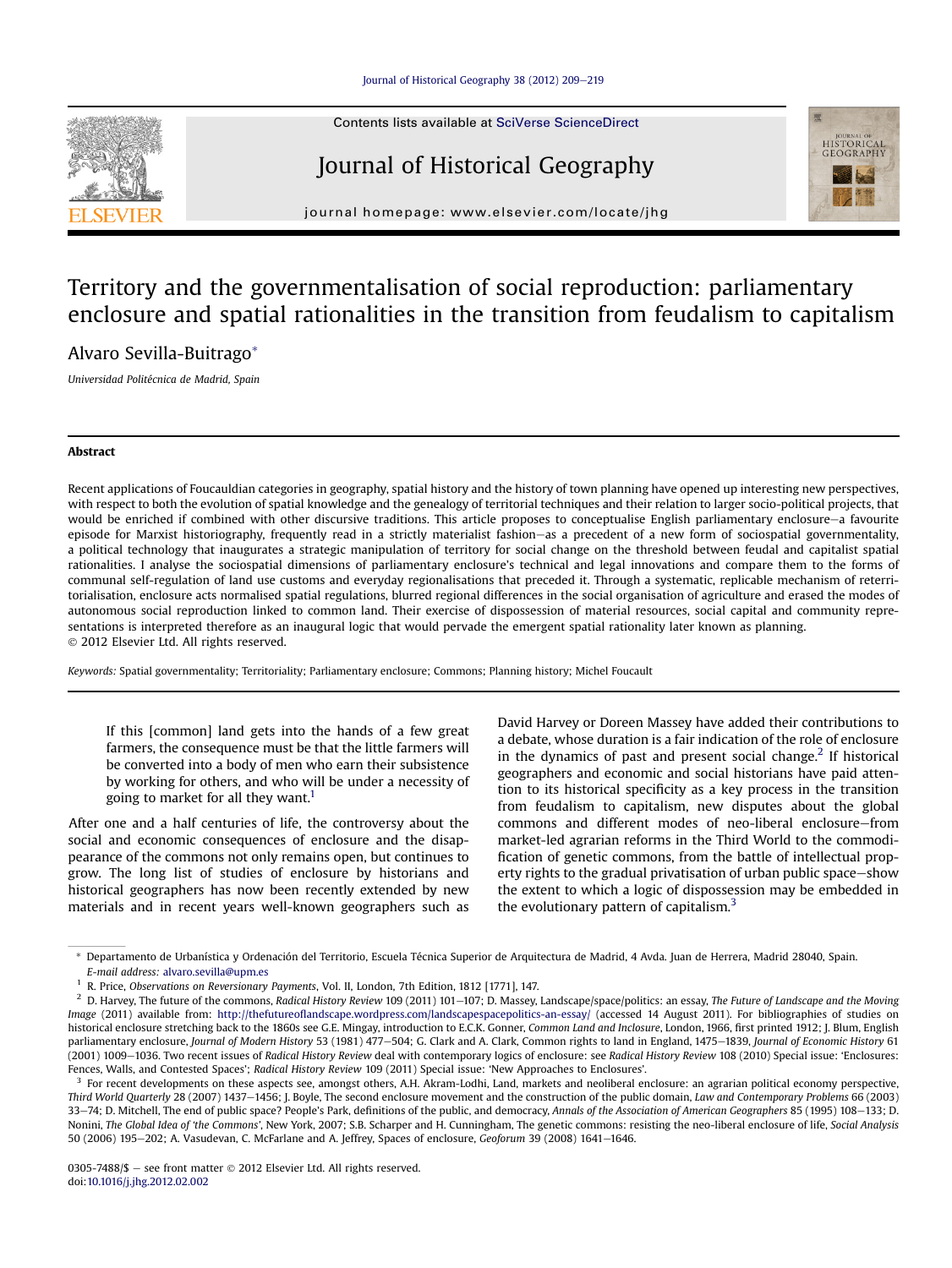<span id="page-1-0"></span>Although encouraged by these recent developments, my purpose in this paper is different: to return to English parliamentary enclosure in order to understand it as a precedent of a new form of sociospatial governmentality, a political technology that inaugurates a new strategic manipulation of territory for social change on the threshold between two historical spatial rationalities. Of course some of these concepts refer to Michel Foucault's work and, especially, to some of its recent applications within geography and planning history, particularly those of Stuart Elden and Margo Huxley.<sup>4</sup> These developments are extremely interesting in themselves, opening up new, promising perspectives, both in regard to spatial knowledge and discourses and to the history of territorial techniques. However, some scholars have suggested that it is through the combination with other traditions in the social sciences that Foucault's readings on power would best contribute to understanding the relationship between these elements and more extensive social and political projects.<sup>5</sup> For this reason, the present study emphasises the value of interpreting these technical and governmental devices in the context of processes of geopolitical change, the reshaping of class structure and the production of territory in England during the transition from feudalism to capitalism.

Through this approach I would like to raise some issues which I hope will contribute to recent debates over territory and planning,<sup>6</sup> bringing together different traditions in the interpretation of sociospatial phenomena. Firstly, I highlight a series of temporal and spatial shifts: the most intense phases of parliamentary enclosure-between the second half of the seventeenth and the middle of the nineteenth century, a favourite moment in Marxist historiography-took place during a period which has received less attention in recent studies, but one which is essential for understanding the role of territorial techniques and legal innovation in contemporary processes of social transformation. Likewise, the nature of the territorial changes upon which enclosure was built oblige us to adopt a transversal view and to consider not only urban, national and international scales but also intermediate ones. For instance, the attention that Huxley focuses on the mature industrial city (and its alternatives) as the origin of a new form of spatial rationality<sup> $\prime$ </sup> risks reproducing the narrative schemes of conventional (reformist) planning history that she herself criticises, $8$ notwithstanding her use of Foucauldian categories. Studying the dynamics of parliamentary enclosure makes it possible to overcome these obstacles, since they require a more complex spatial interpretation-a change in the scale of analysis, attention to wider trends of territorial transformation and their reconfiguration in the relations between city and countryside. In turn, Elden insists that we refocus our attention on the history of 'territory' itself, counterbalancing the recent pre-eminence of the notion of 'territoriality'. That said, it is difficult to disregard this notion if, as he suggests, we want to understand territory not just as a word and a concept, but also as a practice.<sup>9</sup> As I shall show, in order to grasp how previously-conceived territories are materialised in spatial form, it is necessary to consider the processes of deterritorialisation and reterritorialisation, spatial recodings and the agents which deploy them. Moreover, I do not consider it useful to enter into a detailed logical discussion to determine which moment-'territory' or 'territoriality'-takes precedence; it is more interesting to study how the dialectics of conceptions and practices operates in historical terms and to explore the ways inwhich both are connected in specific territorial formations.<sup>10</sup>

It was Foucault himself who warned that in order to understand discourses, one must understand their modes of social appropriation and how they are put into practice, and in order to comprehend techniques, it is necessary to analyse their effect on the subjects they affect.<sup>11</sup> Such admonitions displace attention from an absolute conception of territory to a relative one, in which it appears as a means of social organisation and not as an end in itself-a shift that is consistent with that from territory to population as the ultimate objective of modern forms of governmentality, as elucidated in Foucault's courses at Collège de France.<sup>12</sup> This interpretation is what moves me to take parliamentary enclosure as a window for understanding the threshold between rationalities of sociospatial government in the transition from feudalism to capitalism. There is an amalgam of old and new elements of territorial order in enclosure. In Elden's terms, the political-economic instance is developed by the legal and technical one, to achieve a new strategic form; however, this political strategy no longer exhausts itself in the control of territory, but uses it as a means for changing the conditions of social reproduction of the subaltern classes, thereby opening up the horizon for the coming of governmentality with its emphasis on the 'conduct of conduct'. This article analyses the sociospatial dimension of technical and legal innovations incorporated by parliamentary enclosure compared to the forms of communal regulation that preceded it and characterises its exercise of dispossession of material resources, social capital and community representations as an antecedent which would be embedded in the emergent spatial rationality that was later expressed as planning. A perspective is thus opened up for an alternative genealogy of modern spatial planning techniques which would differ from the conventional one in its origins and content, in its objects and its horizon.

Before proceeding to the discussion of enclosure itself, it may be useful to specify the manner in which I am using the vocabulary of territory, territoriality, de/reterritorialisation and territorial techniques. Following the work of Claude Raffestin, $13$  I understand 'territory' as a coded space, a space structured by a series of codes or

<sup>&</sup>lt;sup>4</sup> S. Elden, Governmentality, calculation, territory, Environment and Planning D: Society and Space 25 (2007) 562-580; S. Elden, Land, terrain, territory, Progress in Human Geography 34 (2010) 799-817; M. Huxley, Spatial rationalities: order, environment, evolution and government, Social and Cultural Geography 7 (2006) 771-787; M. Huxley, Geographies of governmentality, in: J.W. Crampton, S. Elden (Eds), Space, Knowledge and Power. Foucault and Geography, Aldershot, Hants, 2007, 185-204; M. Huxley, Problematizing planning: critical and effective genealogies, in: J. Hillier, P. Healey (Eds), The Ashgate Research Companion to Planning Theory: Conceptual Challenges for Spatial Planning, Farnham, 2010, 135-158.

<sup>&</sup>lt;sup>5</sup> Particularly referring to the Foucault-Marx nexus, see B.J. MacDonald, Marx, Foucault, genealogy, Polity 34 (2002) 259-284; B. Jessop, From micro-powers to governmentality: Foucault's work on statehood, state formation, statecraft and state power, Political Geography 26 (2001) 34-40; S. Gunn, From hegemony to governmentality: changing conceptions of power in social history, Journal of Social History 39 (2006) 705-720; F. Driver, Power, space, and the body: a critical assessment of Foucault's, Discipline and Punish, Environment and Planning D: Society and Space 3 (1985) 425-446.

See also M.C. Boyer, Dreaming the Rational City, the Myth of American City Planning, Cambridge, MA, 1997; L. Sandercock (Ed.) Making the Invisible Visible: A Multicultural Planning History, Berkeley, 1998.

Huxley, Spatial rationalities (note 4).

Huxley, Problematizing planning (note 4).

<sup>&</sup>lt;sup>9</sup> Elden, Land, terrain, territory (note 4), 812. See also the interesting debate between Stuart Elden and Marco Antonsich: M. Antonsich, Rethinking territory, Progress in Human Geography 35 (2011) 422-425; S. Elden, Response to Antonsich: the role of history, Progress in Human Geography 35 (2011) 426-429.

 $10$  C. Raffestin, Territorialité: concept ou paradigme de la géographie sociale?, Geographica Helvetica 2 (1986) 91–96, 92.

<sup>&</sup>lt;sup>11</sup> M. Foucault, The History of Sexuality, Vol. 1. An Introduction, New York, 1978, 92-102; M. Foucault, The subject and power, in: H. Dreyfus, P. Rabinow (Eds), Michel Foucault, Beyond Structuralism and Hermeneutics, Chicago, 1983, 208-226; M. Foucault, 'Society Must Be Defended'. Lectures at the Collège de France 1975-1976, New York, 2003, 27-28.

M. Foucault, Security, Territory, Population. Lectures at the Collège de France, 1977-78, New York, 2007; see also Elden, Governmentality, calculation, territory (note 4), 563.

 $13$  For a general account of Raffestin's work see the recent theme issue in Environment and Planning D: Society and Space 30 (2012) 106-189.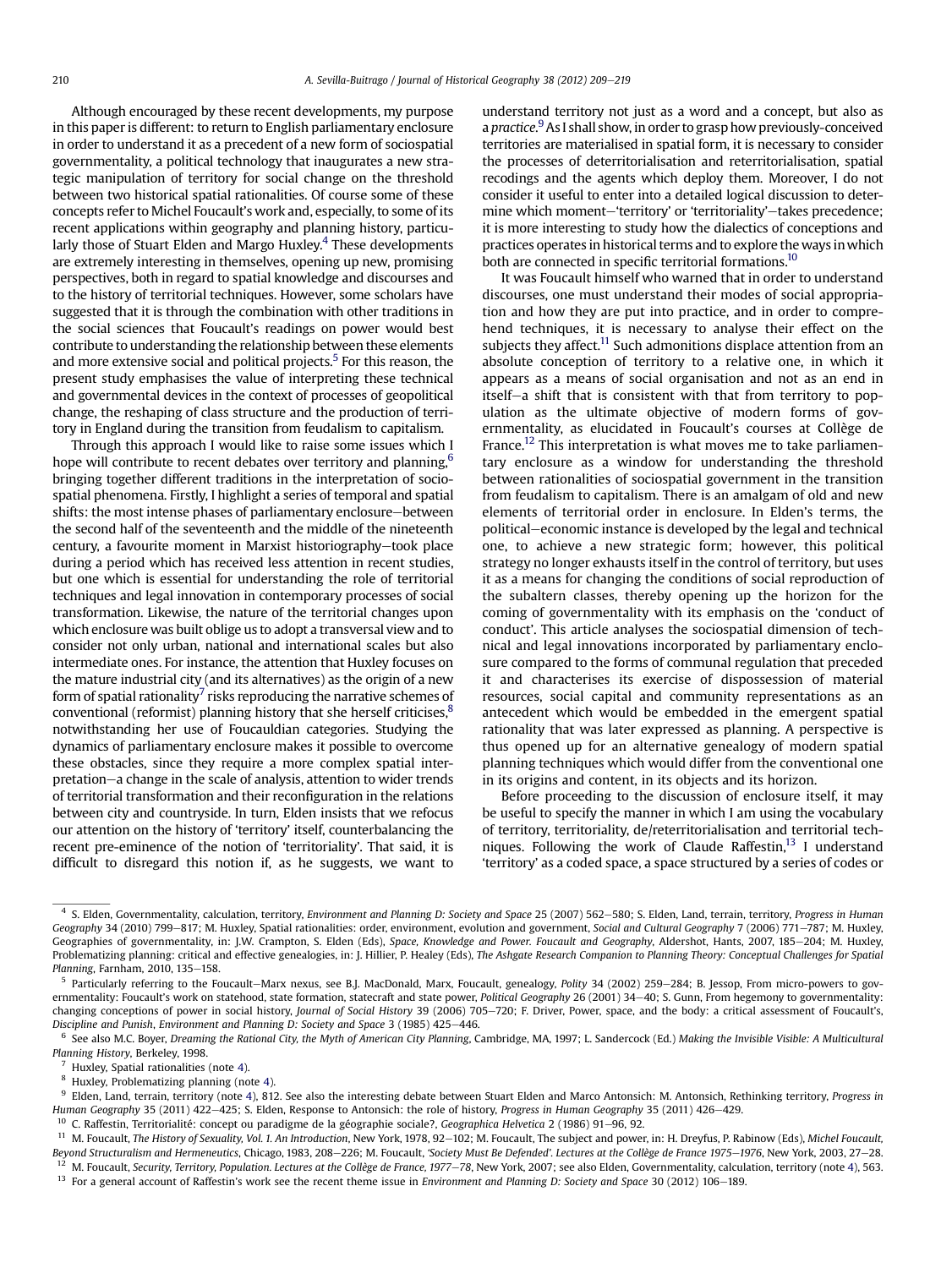<span id="page-2-0"></span>systems of social regulation, depending on certain objectives: 'Territory is generated from space, it is the result of the action of a syntagmatic actor ... By taking over ... a space, the actor "territorialises" [it]'.<sup>14</sup> This idea is certainly far removed from the one used by improvers and defenders of enclosure in their texts, in which the word 'territory' already appears in the modern conventional sense, either as a national territory or that of a landowner. Nonetheless, the meaning which Raffestin attaches to the term is closer to that reflected in actual territorial practices deployed during the eighteenth and nineteenth centuries. He considers territory as 'a production ... inscribed in a field of power', sustained by an assemblage of mediators-practices and knowledges, techniques and sciences-conditioned by the economic infrastructure and embodied in a series of codes, a regulatory system of meaning, access and exclusion.15 Territory 'is not an object' but 'a process in perpetual evolution'; it is not only a product, but also a means of production. It is not only the end of power-a pool of resources or assets with which social actors maintain an ultimate relationshipbut also the instrument used by these actors to control and subject other individuals-the point of triangulation by which a hegemonic group mediates its relation with subaltern classes.16 In any case, the specific implementation of these strategies depends on the social and historical conditions in which they appear and are put into practice, on the evolution of the techniques and knowledges that deploy them; in short, on the historical territorialities that mobilise these mechanisms in order to achieve a particular objective.

Raffestin defines territoriality as 'the system of relations that man (sic), as member of a collectivity, maintains with exteriority and alterity with the help of mediators in order to guarantee his autonomy'.<sup>17</sup> This conception 'inverts the conventional order of geography, because the point of departure is no longer space, but the instruments and codes of actors that leave traces and signs on the territory'.<sup>18</sup> Of course some Anglophone geographers will find points in common with the much better known notion proposed by Robert D. Sack.<sup>19</sup> Nonetheless, although certain aspects of the latter approach are relevant for the subject matter of this article-such as its emphasis on the strategic uses of space and, in particular, attention to the role of dispossession in adapting the customs of pre-capitalist societies to markets<sup>20</sup>-Raffestin's approach is on balance more helpful, for a variety of reasons. These include the emphasis he places on techniques and the historical dialectic between knowledge and practices, which enables us to get a sense of how territory is produced; and also the fact that, for Sack, territory is merely an area of influence over which territoriality is exercised, whereas for Raffestin it is an assemblage with a much richer social significance and which, ultimately, is subject to a dynamic of permanent production/reproduction.<sup>2</sup>

As Raffestin himself suggests, 'all territories are included in a process of territorialisation–deterritorialisation–reterritorialisation'<sup>22</sup>–in

other words, in a dynamic of coding of space, subsequent erosion (decoding) and replacement (recoding) of the systems of relationships that comprise them. Naturally, these codings include, amongst others, legal ones, and the parliamentary form of enclosure is an essential step in eliminating the more resistant codes of late-mediaeval territories-both in regions where the open-field system is more deeply rooted and in areas where wastes and common lands had greater importance-and their subsequent capitalist reterritorialisation. However, as I will show, its scope and strategic nature went far beyond its legal instrumentality.

### A global sense of enclosure

Parliamentary enclosure is understood here as a new mode of reterritorialisation, a local process of production of territory and subjectification, deployed on a threshold between spatial rationalities induced by a global economic and geopolitical reconfiguration. Its main characteristic was the innovation and normalisation of, and through, techniques; its principal consequence, a systematic exercise of social dispossession at an individual and collective, material, institutional and emotional level. These techniques were inserted into a multi-layered strategy which must be analysed in depth, in order to understand this scheme in all its complexity. We need, in other words, a global sense of enclosure. The processes unleashed by parliamentary acts were related to an evolution in the ways of coding space—in the forms of territorialisation. They presented an explicit will to create a new territory that would give rise to a change in the scale of the traditional economic functions of the countryside and a change in degree in which territory and its resources would not be understood merely as an end in itself, but also as a means for governing the population. Although I shall dedicate the rest of the article to exploring this social plot, before doing so I will give a brief description of the global connections of these historical shifts.

Two principal objectives have traditionally been attributed to enclosure, both related to the agrarian revolution: firstly, the consolidation of land holdings, habitually divided and scattered throughout the parish into strips which prevented the use of modern farming techniques; and secondly, the releasing of land subject to collective crop regulation and the elimination of common rights, thereby allowing individual projects for improvement.<sup>23</sup> Towards the eighteenth century, these objectives were more and more often expressed in terms of a national strategy. Enclosure, said John Laurence,

would be worth more to us, than the Mines of the Indies to the King of Spain . a third of all the Kingdom is what we call Common-fields; and if so, then the raising the Rent of these, will vastly enrich the Kingdom.<sup>24</sup>

<sup>24</sup> J. Laurence, A New System of Agriculture, London, 1726, quoted in J. Cowper, An Essay Proving that Inclosing Commons and Common-field-lands is Contrary to the Interest of the Nation, London, 1732,  $8-9$ .

<sup>&</sup>lt;sup>14</sup> C. Raffestin, *Pour une géographie du pouvoir*, Paris, 1980, 138, 143, 129.<br><sup>15</sup> Raffestin, *Pour une géographie du pouvoir* (pote 14), 130; C. Raffestin, Le

Raffestin, Pour une géographie du pouvoir (note 14), 130; C. Raffestin, Le rôle des sciences et des techniques dans les processus de territorialisation, Cahiers Vilfredo Pareto: Revue européenne des sciences socials 108 (1997) 93-106, 100.

<sup>&</sup>lt;sup>16</sup> C. Raffestin, Remarques sur les notions d'espace, de territoire et de territorialité, Espaces et sociétés 41 (1982) 167-171, 168; Raffestin, Pour une géographie du pouvoir  $(note 14)$ ,  $143-144$ .

<sup>&</sup>lt;sup>17</sup> C. Raffestin, Le territoire, la territorialité et la nuit, Actualités psychiatriques 2 (1988) 48–50.<br><sup>18</sup> Beffective Territorialité (sets 10) 04.

<sup>18</sup> Raffestin, Territorialité (note [10](#page-1-0)), 94.

<sup>&</sup>lt;sup>19</sup> R.D. Sack, Human territoriality: a theory, Annals of the Association of American Geographers 73 (1983) 55-74; R.D. Sack, Human Territoriality: Its Theory and History, Cambridge, 1986.

 $^{20}$  S. Elden, Thinking territory politically, Political Geography 29 (2010) 238-241, 239; Sack, Human Territoriality (note 19), 78.

<sup>&</sup>lt;sup>21</sup> For an in-depth comparison of both conceptions see A.B. Murphy, Entente territorial: Sack and Raffestin on territoriality, Environment and Planning D: Society and Space 30  $(2012)$  159-172.

 $22$  Raffestin, Le territoire, la territorialité et la nuit (note 17), 49.

<sup>23</sup> Blum, English parliamentary enclosure (note [2\)](#page-0-0), 481.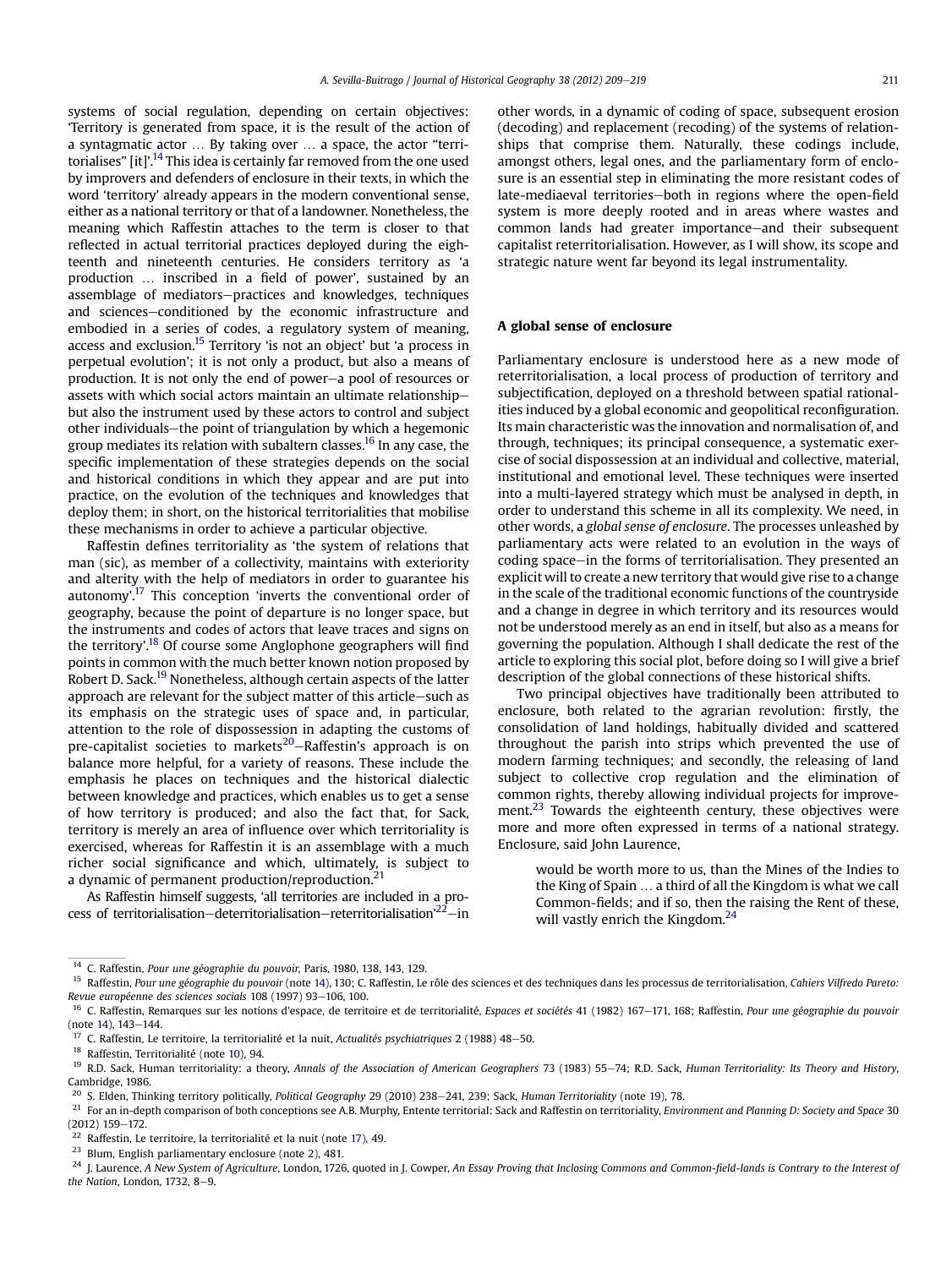<span id="page-3-0"></span>Similarly, Arthur Young would later argue that '[t]he advantages resulting from inclosures, are not to be looked upon as merely beneficial to the individual, they are of the most extensive national advantage'. <sup>25</sup> But the horizon of enclosures was much wider and not always related to agrarian production. The land could be used for other activities–mining and the timber industry, or, in the nineteenth century, urban development-or to earn other economic profits.<sup>26</sup> The increase in ownership was the fastest way to obtain wealth for landowners who retired from direct production to become rentiers and the reiterated cycles of property speculation fuelled these dynamics; enclosure was the key for penetrating territories whose institutional nature made it difficult to access ownership through market channels. Furthermore, the accumulation of land could constitute an objective for wider social reasons. Until the nineteenth century, land was 'the most permanent form of asset and the principal fount of influence and power'<sup>27</sup>; the old landed gentry wished to increase its properties to obtain greater prestige and power on a local, regional or national level and new elites of urban merchants and manufacturers sought to raise their standing by buying rural properties and being incorporated into the social class that formally held hegemony. In this regard, it is interesting to note that a considerable part of enclosed land was used for a merely representative and recreation-related function, through setting up pleasure parks, $28$  or was left unused.

As we shall see in the ensuing analysis, apart from these 'direct' purposes-strictly political-economic and by no means newenclosure, particularly from the seventeenth century on, was used for a much more relevant strategy: that of transforming the modes of social reproduction and completing the process of proletarianisation of the rural subaltern classes, suppressing their relative independence with respect to wage labour and the satisfaction of basic needs in the market.<sup>29</sup> Through this strategy, farmers were soon accompanied by merchant-manufacturers and merchantemployers seeking to widen the rural networks of domestic system and rid themselves of the guild regulations of the mediaeval city.<sup>30</sup> John Arbuthnot bears explicit witness to this common objective:

[I]f by converting the little farmers into a body of men who must work for others more labour is produced, it is an advantage which the nation should wish for ... the produce being greater when their joint labours are employed on one farm, there will be a surplus for manufactures, and by this means manufactures, one of the mines of this nation, will increase, in proportion to the quantity of corn produced. $31$ 

In sum, in the complex, striated territories inherited from the era of feudal decline, enclosure-particularly parliamentary acts in sites where pre-existing codes were harsher and more resistant to the land markets-became the key for dismantling the precapitalist legal and sociospatial framework of the countryside, rendering it permeable to the market and to agents which were alien to, or not at ease with, the extraordinary diversity of local practices, customs and everyday regionalisations. Here was quite an array of problems in legal, economic and social terms, whose solution converged in suppressing common rights and the liberalisation of private exclusive control over land, changing from a common regime of property and production regulation to another in which each landowner could freely and permanently use land at will.

Nevertheless, in spite of its complexity, this process is only the visible tip of a much larger process in which the configuration of a new territorial hierarchy in England is at stake, as well as the nation's own position in the changing order of international forces. It is significant that the most intense period of parliamentary enclosure coincided with the decline of the second (Dutch) systemic cycle of accumulation and England's emergence to become a hegemonic international power in the formation of the capitalist world-system.<sup>32</sup> Giovanni Arrighi argues that the development of the contradictions of each historical cycle of accumulation creates the necessary space for the emergence of alternative regimes in a dynamic of national and international turbulence, in which both the leading agencies and the aspiring ones submit their economic and social structures to profound and intense processes of change.

From the end of the seventeenth century England sought to extend its foreign trade, firstly by dominating the Baltic in order to sell to Holland and later by usurping the international supremacy of the latter. Cereal exports were one of the key elements in this endeavour and the state bounties and subsidies fostered national production for the overseas market to the point of converting England into the grain hegemon in Europe.<sup>33</sup> This led to unprecedented pressure on the English countryside, on both land and the labour required to tend it. England lost this position in the second half of the eighteenth century, when the country went from being a net grain exporter to being a net importer due to an increase in domestic demand.<sup>34</sup> Farmers attributed this change to an insufficient exploitation of national resources-communal limitations on the emerging capitalist agriculture, an abundance of wastes and other common lands, the impossibility of employing the poor due to the permanence of the subsistence economies permitted by the commons-making it impossible to respond to the increase in both domestic and international demand. For that reason, it was argued that traditional ways of life and production should submit to a strategy of intensive exploitation, regardless of the consequences: 'I do not mean to deny that some local disadvantages may occur, but these are too trifling and limited to merit attention, and still less to

<sup>&</sup>lt;sup>25</sup> A. Young, A Six Months Tour through the North of England, Vol. I, London, 228.

<sup>&</sup>lt;sup>26</sup> G.E. Mingay, The Gentry. The Rise and Fall of a Ruling Class, London, 1976, 43; R. Kain, J. Chapman and R. Oliver, The Enclosure Maps of England and Wales, 1595–1918, Cambridge, 2004, 7.

<sup>&</sup>lt;sup>27</sup> Mingay, *The Gentry* (note 26), 17.

 $28$  R. Williams, The Country and the City, Oxford, 1973, 120-126.

<sup>&</sup>lt;sup>29</sup> Of course this interpretation originates from the Marxian exegesis of the processes of *ursprüngliche Akkumulation* in Part Eight of Capital, Vol. I. Elden himself quotes chapter 32 and attributes a political–economic dimension to these processes, but Marx gives an explicit interpretation in social-strategic terms in previous chapters. K. Marx, Capital: A Critique of Political Economy, Vol. I, Harmondsworth, 1976; Elden, Land, terrain, territory (note [4\)](#page-1-0), 805.

M. Dobb, Studies in the Development of Capitalism, London, 1963.

<sup>&</sup>lt;sup>31</sup> J. Arbuthnot, An Inquiry into the Connection between the Present Price of Provisions and the Size of Farms, London, 1773, 128-129. This passage is quoted in Marx, Capital (note 29), 888-889.

<sup>&</sup>lt;sup>32</sup> G. Arrighi, The Long Twentieth Century. Money, Power, and the Origins of Our Times, London, 1994.

<sup>&</sup>lt;sup>33</sup> I. Wallerstein, The Modern World-System II. Mercantilism and the Consolidation of the European World-Economy, 1600–1750, London, 1980, 260–262, 267–268; M. Overton, Agricultural Revolution in England: The Transformation of the Agrarian Economy 1500-1850, Cambridge, 1996, 146.

<sup>&</sup>lt;sup>1</sup>L. Brunt, Estimating English wheat production in the industrial revolution, in: Discussion Papers in Economic and Social History No. 29, Oxford, 1999, 16; F. Braudel, Civilization and Capitalism, 15th-18th Century: The Perspective of the World, Berkeley, 1992, 561.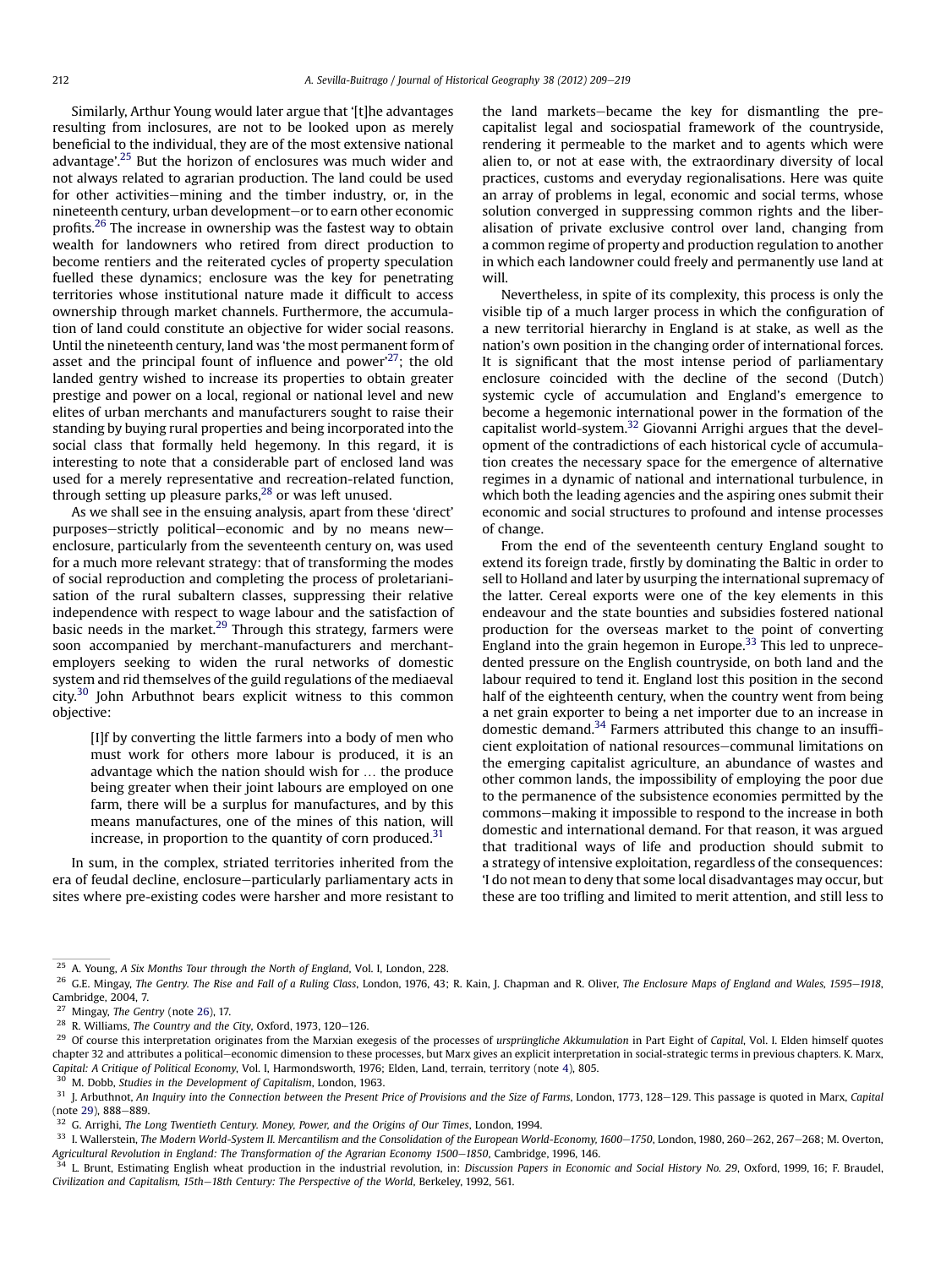<span id="page-4-0"></span>impede the progress of an improvement of the greatest national importance'. 35

It is interesting to observe that the calls for the general mobilisation of such resources in the pamphlets and reports written during that time were in many cases accompanied by an analysis of the global and regional connections that had to inform it. For instance, in his Inquiry, Arbuthnot devotes a whole chapter to studying England's geo-economic relationship with Holland, Poland, Prussia, Russia and America and claims a free trade policy in foreign and domestic markets to accompany the output increase.<sup>36</sup> Such new forms of exchange and their articulations would be the channels used to transmit the dawning reterritorialisation. The upheavals in foreign markets and international policy led to a rescaling of the national market, strengthening and reorientating its formation, redefining the modes of production and distribution and the agents which regulated them.

We are witnessing a dynamic of de/recoding that can be traced both in territories of production and exchange. Of course this process was certainly not new. From the sixteenth century, a fierce battle had been waged between a new bloc of regional merchantmanufacturers and merchant-employers and the urban guilds and large monopolies of the City of London-between a shifting territoriality of circulation and a territoriality of borders and regulatory privileges-which filled the countryside with the spreading puttingout system networks. However, the proliferation of new economic forms became especially intense in the eighteenth century, as England consolidated its place in the international scene. The erosion and disappearance of late-mediaeval territories, the decline of guild cities and their forms of governing economic space, the degeneration of regulated markets and of the territorial networks of the towns that housed them, the eclipse of fairs,  $37$  the crises afflicting old centres of craft production, the contradictions in corporation bylaws: all played their part.<sup>38</sup> Simultaneously, we see the emergence of the territories of the new economy: the proliferation of free, pricefixing markets in all sectors, generating new locations, creating new  $accessibilities$  and regional differences<sup>39</sup>; the increasing prosperity of large farms of improved agriculture owned by the gentry and new mining and rural domestic system settlements; large mercantile cities consolidating their role as the command centres of the new national market and a colonial market in expansion.

The dramatic increase in the scale of trade in the economy from the seventeenth century was by no means homogeneous. As London gradually increased its area of influence to embrace areas further and further outside its limits, as the rules of exchange and production were normalised and the national market became consolidated, economic activity became more and more regionally specialised.40 Metropolitan and, subsequently, international demand reorganised the agricultural and industrial market, transforming a structure of relatively isolated regional cells into a differentiated network. The regions specialising in the production of commercial grain were very much affected, especially those in areas such as the fertile Midlands, where traditional social and agrarian codes continued to be deeply rooted. $41$ 

This field of forces provides the context within which we should understand the processes that turned the countryside into a strategic supporting territory for social change during this period. It became simultaneously the space of accumulation for old rentier landowners, a space for the settlement and recreation of new merchant capital, and also a space of exploitation free from urban regulations in which emerged a new army of dispossessed populations, totally dependent on the sale of their labour power. The desire to own land combined with that of depriving the subaltern classes of any way of accessing it, including common land. In these movements, there was a change from an exclusively economic practice of territory to another, more complex one that formulated a socio-political strategy with a much wider scope, materialised through new legal and technical tools. Here we cross a threshold between spatial rationalities: there is no substituting of one conception for another; as Foucault warns, these passages of governmental rationality must be understood in an additive, though non-linear, sense. $42$  Naturally, land never ceased to be a space of accumulation. Eighteenth- and early nineteenth-century commentaries on agrarian improvement-unerring indicators of contemporary practices-are fundamentally treatises of applied economics. However, more and more often, and in an increasingly systematic manner, they included schemes that denote explicitly class-based tactics and a national strategy, the will to fill the land with extra-economic codes, giving rise to denser and more complex territories. The conception of territory as a resource and reserve does not disappear, of course, but parallel codes are strengthened and new ones emerge which connect it to geo- and micropolitical processes that exceed the sphere of production; territory is still an end in itself, but also becomes a means.

What is more, these local conceptions of territory were not only determined globally in the social and economic sphere but also influenced by other forms of spatial understanding and in particular, by the geographical imaginations associated with colonial expansion.<sup>43</sup> This, for example, is the mechanism that led John Sinclair, President of the Board of Agriculture, to declare the following at the beginning of the nineteenth century:

We have begun another campaign against the foreign enemies of the country ... Why should we not attempt a campaign also against our great domestic foe, I mean the hitherto unconquered sterility of so large a proportion of the surface of the kingdom? Let us try the effects of internal, as well as of foreign conquests. Let us not be satisfied with the liberation of Egypt, or the subjugation of Malta, but let us subdue Finchley Common; let us conquer Hounslow Heath; let us compel Epping Forest to submit to the yoke of improvement.<sup>44</sup>

<sup>44</sup> J. Sinclair, Memoirs of the Life and Works of the Late Right Honourable Sir John Sinclair, Vol. II, Edinburgh, 1837, 111.

<sup>&</sup>lt;sup>35</sup> J. Billingsley, General View of the Agriculture in the County of Somerset, London, 1794, 38.

<sup>&</sup>lt;sup>36</sup> Arbuthnot, An Inquiry into the Connection between the Present Price of Provisions and the Size of Farms (note [31](#page-3-0)), 113–119.<br><sup>37</sup> E.D. Thompson, The moral economy of the English ground in the eighteenth contumulated p

E.P. Thompson, The moral economy of the English crowd in the eighteenth century, Past and Present 50 (1971) 76–136, 83–87; Overton, Agricultural Revolution in England (note [33](#page-3-0)), 144; C. Hill, Reformation to Industrial Revolution: 1530-1780, Harmondsworth, 1969, 247.

<sup>&</sup>lt;sup>38</sup> Hill, Reformation to Industrial Revolution (note 37), 242–243.

<sup>&</sup>lt;sup>39</sup> R.A. Dodgshon, Society in Time and Space: A Geographical Perspective on Change, Cambridge, 1998, 142–143; Overton, Agricultural Revolution in England (note [33\)](#page-3-0), 134.<br><sup>40</sup> D. Crogary The process of industrial change 1

<sup>&</sup>lt;sup>40</sup> D. Gregory, The process of industrial change 1730–1900, in: R.A. Dodgshon, R.A. Butlin (Eds), An Historical Geography of England and Wales, London, 1989, 291–311, 305.<br><sup>41</sup> Overton, Agricultural Pauglution in England

<sup>41</sup> Overton, Agricultural Revolution in England (note [33\)](#page-3-0), 48, 59.

<sup>42</sup> Foucault, Security, Territory, Population (note [12\)](#page-1-0), 10.

 $43$  Reciprocally, the strategies of territorial control and expansion in the colonies were encouraged by the technological and juridical progress made during many decades by parliamentary enclosure: '[t]he same era that bore witness to the expropriation of the English peasant from his common lands saw the Bengal peasant made a parasite in his own country ... the dispossession of the commoners of England ... [was] the [template] for the Settlement of Bengal': E.P. Thompson, Customs in Common. Studies in Traditional Popular Culture, London, 1991, 170, 173-174. J.M. Powell demonstrated in, The Public Lands of Australia Felix, Melbourne, 1970, 32, how the surveys in Australia benefited from the techniques previously used by enclosure.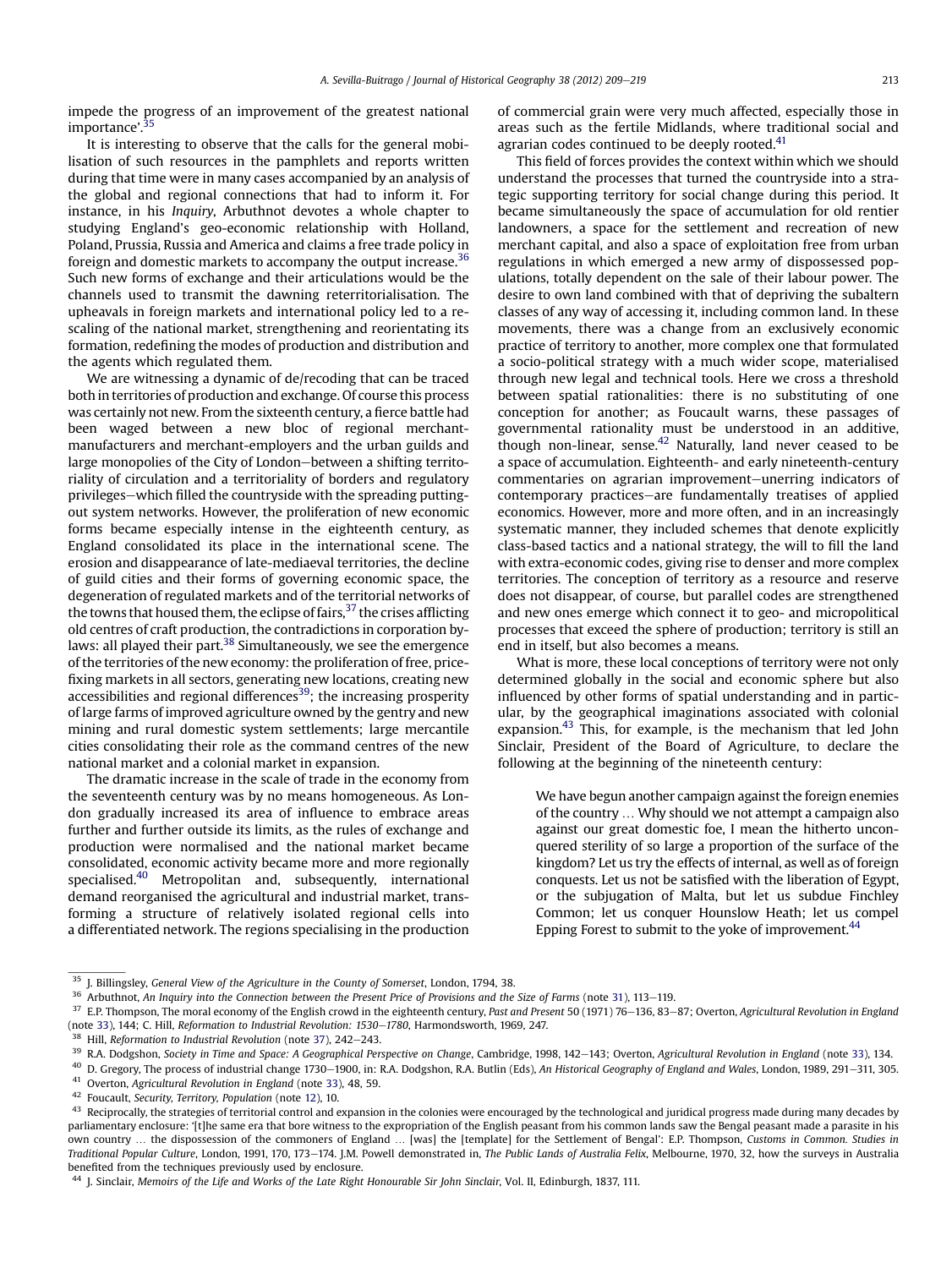<span id="page-5-0"></span>When the time comes to wage that battle on national territory, new conceptions of land materialise and are mingled with both new and old territorial practices, leading to a struggle of territorialities in which each social bloc tries to impose its own codes on space. In what follows I shall therefore examine those spatial codings in order to comprehend the decline of communal territorial formations and the emergence of new territories of dispossession.

### Open fields and common land

I will first consider the system of sociospatial codes against which enclosure would henceforth operate. It should be emphasised that the diagrammatic nature of the following descriptions betrays the extraordinary diversity in ownership patterns, modes of agrarian production and forms of life of the different regions, which is characteristic of mediaeval social dispersion.<sup>45</sup> This warning is necessary not only in order to remain true to the purpose of this study, but also to enable a fuller understanding of the operation of a logic of parliamentary enclosure which attempted to homogenise and normalise territory in a single pattern, starting from that complex geographical constellation of local practices and customs.

As regards the property regime under feudalism, broadly speaking, we can identify a typical structure for the manor. Besides the lord's house and the village, life revolved around three types of land: (a) demesne lands or terræ dominicales, reserved for the lord's own use and for the materialisation of the serfs' corvée, part of which was used as lands held by some of them in copyhold; (b) tenemental lands or terræ tenementales, given by the lord of the manor in freehold; and (c) various types of waste land $46$  (woods, moors, marshes, roads...). This model began to change with the feudal crisis, leading to a transition to protocapitalist forms of ownership. Direct labour-services were replaced with monetary rents, modern accounting and farming methods were developed and, with the gradual disappearance of serfdom, a new social structure was born. The gentry, a social bloc formed by the most wealthy stratum of the yeomanry, important traders who had moved to the country and elements of the old aristocracy who successfully adapted to the new order and whose common denominator was an active, strategic territoriality, $47$  concentrated land and became the hegemonic class from the seventeenth century until the early nineteenth century. Despite these changes, certain practices survived the impact of these social upheavals. This is the case with many common rights which were exercised over the different types of land and transferred through the sale or legacy, since they were bound to the possession of the land.<sup>48</sup>

A specific regime for the social use of land, a field system, was superimposed on the property scheme described above, with only partially-coinciding limits. During the initial processes of transition from feudal to allodial property, the organisation of the land underwent certain transformations but maintained its basic structure through a common farming regulation, the open-field or common-field system.49 Some areas of south-east, west and northwest England were never open or were enclosed early. In contrast, in the richest and most densely-populated regions-the Midlands, parts of Southern England and, with its own particular features, East Anglia–crops and the open-field system predominated. $50$ 

The open-field system had three elements, each one with its own regulation of common right.<sup>51</sup> In the first place, were the arable fields, with their characteristic pattern of long, narrow strips and a crop regime agreed collectively, often since the High Middle Ages.<sup>52</sup> Each farmer held rights over one or several strips of land scattered all over the parish, sometimes relocated every year; the land could be cultivated individually but they had to assume the local regulations regarding crop rotation, plough regime, and so on. After harvesting, these fields were used as common pastureland for up to 8 months, for which reason they were also known as 'commonable lands'.

The rest of the land was common land and, in turn, divided into two types: common meadows, distributed annually in a similar way to the arable fields, among local landowners and tenants for use as pastureland or individual crops and also subject to collective usufruct after harvesting, and different forms of common pastures and waste land, permanently available for common usufruct under a specific regulatory framework.

In the above-mentioned regions, this tripartite system was dominant-around three-fifths of all land used for crops, or 53% of the total surface area of England around 1600-and usually occupied the entire parish for centuries, which has been interpreted as proof of its efficacy.<sup>53</sup> The proportion of common land was variable. From 1235 on, the Statute of Merton allowed the lords to take over part of it if the remainder was sufficient to satisfy the commoners' needs. However, in most regions these common lands were independent entities reaching 8000-10,000 acres in parishes with less than 100 inhabitants, often much larger than the arable fields or, in

 $45$  G. Homans, The explanation of English regional differences, Past and Present 42 (1969) 18–34; S. Rippon, Historic Landscape Analysis: Deciphering the Countryside, York, 2004, 1; T. Williamson, Shaping Medieval Landscapes. Settlement, Society, Environment, Oxford, 2003, 5-7.

<sup>&</sup>lt;sup>46</sup> The property regime of common land was the subject of lengthy disputes. During the height of the feudal period, lawyers considered it to be a domain of the lord, the usufruct of which was assigned to the serfs on a paternalistic basis. 'The law pretended that . the commons were granted by benevolent Saxon or Norman landowners, so that uses were less of right than by grace': Thompson, Customs in Common (note [43\)](#page-4-0), 160-161. Following the decline of the feudal system, this version was challenged by popular narratives: according to the myth of the Norman Yoke, William the Conqueror would have taken the lands farmed collectively from the common Anglo-Saxon hamlets in order to donate them to his armies in 1066. Twentieth century historians have confirmed that common rights were 'the oldest element' in the common-field system, 'the residue of more extensive rights ... enjoyed from time immemorial, which the Anglo-Saxon and later Norman kings and manorial lords curtailed': J. Thirsk, The common fields, Past and Present 29 (1964) 3-25, 4.

P. Coss, The Origins of the English Gentry, Cambridge, 2003.

<sup>48</sup> Blum, English parliamentary enclosure (note [2\)](#page-0-0), 478.

<sup>&</sup>lt;sup>49</sup> David Hall found signs of Saxon origin for this system in England, resulting from a thorough reorganisation of the field patterns during the period 650–850; see W. Matzat, Long strip field layouts and their later subdivisions: a comparison of English and German cases, Geografiska Annaler: Series B, Human Geography 70 (1988) 133-147, 136, 141; Homans, The explanation of English regional differences (note 45), 30–31; Williamson, Shaping Medieval Landscapes (note 45), 12.

<sup>&</sup>lt;sup>50</sup> A.R.H. Baker and R.A. Butlin, Studies of Field Systems in the British Isles, London, 1973; Homans, The explanation of English regional differences (note 45), 22; J.R. Wordie, The chronology of English enclosure, 1500-1914, The Economic History Review 36 (1983) 483-505, 490-491.

 $51$  J. Thirsk, The common fields (note 46), 3; J.Z. Titow, Medieval England and the open-field system, Past and Present 32 (1965) 86-102, 86-87; Clark and Clark, Common rights to land in England, 1475-1839 (note [2](#page-0-0)), 1009; L. Shaw-Taylor, Parliamentary enclosure and the emergence of an English agricultural proletariat, Journal of Economic History 61 (2001) 640-662, 642.

 $52$  For different hypotheses about the origin of these patterns see G. Slater, The inclosure of common fields considered geographically, Geographical Journal 29 (1907) 35–55, 39; R.A. Dodgshon, The landholding foundations of the open-field system, Past and Present 67 (1975) 3-29; S.J. Rippon, R.M. Fyfe and A.G. Brown, Beyond villages and open fields: the origins and development of a historic landscape characterised by dispersed settlement in south-west England, Medieval Archeology 50 (2006) 31-70, 66; C.J. Dahlman, The Open Field System: A Property Right Analysis of an Economic Institution, Cambridge, 1980. Most academics agree on the attribution of communal elements of economic democracy to those origins, as well as the organised and regulated nature thereof.

<sup>53</sup> Wordie, The chronology of English enclosure, 1500-1914 (note 50), 491; Dahlman, The Open Field System (note 52).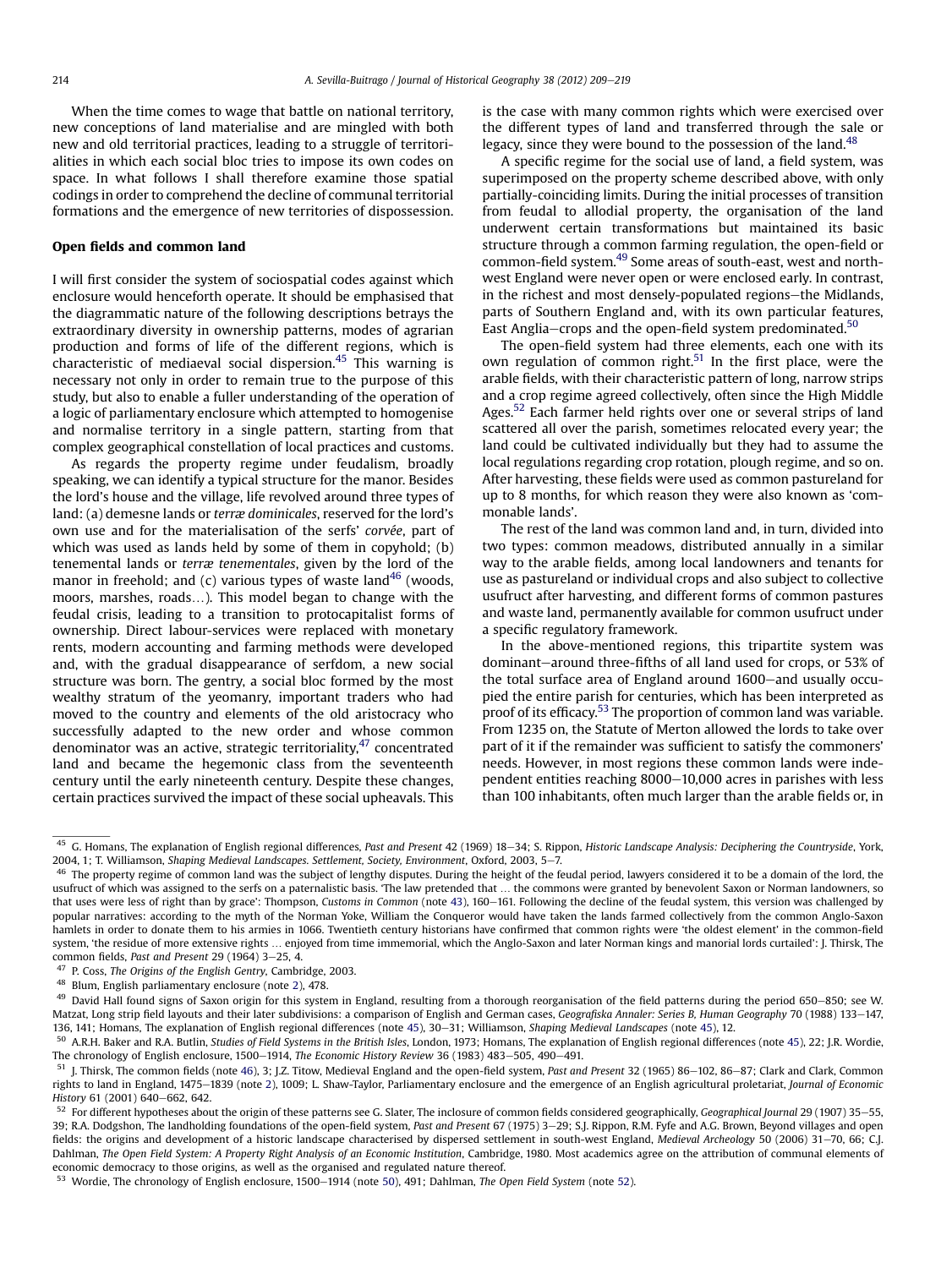<span id="page-6-0"></span>some cases, covering an entire parish.<sup>54</sup> At the beginning of the seventeenth century, more than half the land was common in the 12 Midlands counties which later had the highest fraction of land enclosed by Parliament; in Middlesex, for instance, the amount of common land was equivalent to 85% of the open arable fields and to 74% of all the land still cultivated in 1798.<sup>55</sup> On the whole, the proportion of waste land was around one-quarter of the total surface area of England and Wales at the end of the seventeenth century.56

## Common right and autonomous forms of social reproduction and self-government

Heterogeneity was also a feature of legal forms and everyday uses associated with common and commonable lands. As lex loci resulting from local custom, their scope was linked to the historical evolution of relations of property and production in each parish, to the nature of its soils and main activities. The custom did not present a static, normalised spatiality, but one connected by all manner of social practices in a permanent process of transformation; the result was a complex, striated topology, woven on a basis of subtle superimpositions and crossed by variegated territorialities, which were often contradictory.<sup>57</sup> The custom was not a space of spontaneous consensus, but one of permanent friction and dispute which required a dynamic approach to regulation.

With respect to the common right, the most frequent forms included rights of pasturage, gleaning and the gathering of fuel and other materials, but its scope was varied: pasturage could range from the livestock registered in the name of the owners of the arable land to any animal belonging to any resident of the parish; gathering of materials could include just firewood and peat, or be extended to include felling trees for building cottages, etc. As well as these basic forms, there were often also hunting and fishing rights.<sup>58</sup> Following the implementation of the Poor Laws of 1597–8 and 1601–drafted, in part, as a response to conflicts derived from enclosure, including vagrancy, depopulation, dearth and riots<sup>59</sup> $$ the rights were extended to a wider segment of the population (including non-owners) and new uses were added for land, including the building of cottages for the poor. $60$  Even so, access was practically always limited to members of the local community; for the purpose of regulation and until the alteration of the traditional order and the re-scaling of class struggle due to enclosure and other territorial dynamics, the parish normally functioned as a closed, exclusive universe.<sup>61</sup>

One of the most interesting aspects of the open-field system is its character as a sociospatial and economic institution. These forms of law responded to a self-managed collective system and materialised through a detailed land use regulation; they 'were not the result of ... haphazard developments, but ... the outcome of conscious planning, both in terms of their organisation, and in their physical layout'.<sup>62</sup> Twice a year, the local landholders or cottagers-or sometimes, the whole community-agreed and drafted the field orders, documents which regulated the communal land use regime for all the families. $63$  The planning was extremely careful. 'The hamlet was the unit of cultivation, not the farm. The farmer did not farm as he chose, but according to the method prescribed for him, by common agreement guided by custom<sup>,64</sup>; the parish considered its own needs and gave itself a series of collective regulations that set the boundaries of the land and its uses, crop rotation and the types of cultivations to be sown, actions for improvement and the persons assigned to carry them out, the dates and terms for completing the different tasks and the exercise of common rights, pasturage turns in common land and paid shepherds responsible for them, fines imposed on persons infringing the regulations, etc. In short, here was a spatial coding, an extremely advanced everyday territorialisation-in some aspects even more so than their urban equivalents-designed collectively with the direct or indirect participation of all the inhabitants. At the end of the meetings, they would drink to celebrate the decisions taken, the resolution was announced through the hamlet and a copy of the order was nailed to the church door for everyone to see.<sup>65</sup>

The second aspect to be highlighted in relation to the common right is a purely material one, with significant repercussions for contemporary modes of social reproduction. The common rights and their usufruct would rarely have allowed families to be selfsufficient, but provided informal income which, for certain segments of the rural population-small freeholders, craftsmen and above all, agricultural day-labourers and domestic workers involved in the putting-out system–were converted into a fundamental element of household economies in their attempts to resist exclusive dependence on wage labour and to ensure the satisfaction of basic needs in the market.<sup>66</sup> Gleaning could thus earn a woman sufficient grain to make bread for 1 year or an equivalent amount to a salary earned by an adult male in 7 weeks; gathering fuel could be equivalent to another 6 weeks of salary and other benefits associated with the commons could bring annual earnings similar to those obtained by employed women. $67$  The most valuable usufruct came from animal products acquired through pasturage: the

<sup>&</sup>lt;sup>54</sup> Kain, Chapman and Oliver, *The Enclosure Maps of England and Wales, 1595–1918* (note [26\)](#page-3-0), 5.<br><sup>55</sup> Clark and Clark, Common rights to land in England, 1475, 1920 (note 2), 1938, A.D. Uall, Fag

Clark and Clark, Common rights to land in England, 1475-1839 (note [2](#page-0-0)), 1028; A.D. Hall, English Farming Past and Present, London, 1936, 191.

Blum. English parliamentary enclosure (note [2\)](#page-0-0), 479.

 $57$  'The land upon which custom lay might be a manor, a parish, a stretch of river, oyster beds in an estuary, a park, mountain grazing, or a larger administrative unity like a forest': Thompson, Customs in Common (note [43](#page-4-0)), 98.

J.M. Neeson, The opponents of enclosure in eighteenth-century Northamptonshire, Past and Present 105 (1984) 114-139; J.M. Neeson, Commoners: Common Right, Enclosure and Social Change in England, 1700-1820, Cambridge, 1993.

<sup>59</sup> P. Slack, Poverty and Policy in Tudor and Stuart England, New York, 1988, 44, 100-101, 126; J. Walter, A 'rising of the people'? The Oxfordshire rising of 1596, Past and Present 107 (1985) 90-143.

<sup>&</sup>lt;sup>60</sup> S. Birtles, Common land, poor relief and enclosure: the use of manorial resources in fulfilling parish obligations 1601–1834, Past and Present 165 (1999) 74–106, 87–88.<br><sup>61</sup> Daklasses Title Costum (asts 52) 191

<sup>&</sup>lt;sup>61</sup> Dahlman, *The Open Field System* (note [52\)](#page-5-0), 101.<br><sup>62</sup> A Nash The medieval fields of Strettington W A. Nash, The medieval fields of Strettington, West Sussex, and the evolution of land division, Geografiska Annaler: Series B, Human Geography 64 (1982) 41-49, 41.

 $63$  Neeson, Commoners (note 58), 2, 110–157; A.J.L. Winchester, Common land in upland Britain: tragic unsustainability or utopian community resource?, in: F. Bosbach, J.L. Engels, F. Watson (Eds), Umwelt und Geschichte in Deutschland und Grossbritannien, Munich, 2006, 61–76.

Slater, The inclosure of common fields considered geographically (note [52](#page-5-0)), 36.

 $65$  '[T]he manorial community was inextricably caught within the web of civic duties and responsibilities': Birtles, Common land, poor relief and enclosure (note 60), 105.  $66$  Neeson, Commoners (note 58), 158-184.

 $67$  J. Humphries, Enclosures, common rights, and women: the proletarianization of families in the late eighteenth and early nineteenth centuries, Journal of Economic History 50 (1990) 17-42, 32-35; J.L. Hammond and B. Hammond, The Village Labourer, 1760-1832, London, 1912, 107. Humphries has emphasised the leading role played by women in communal economies, suggesting that the disappearance of the commons contributed to their reclusion at home.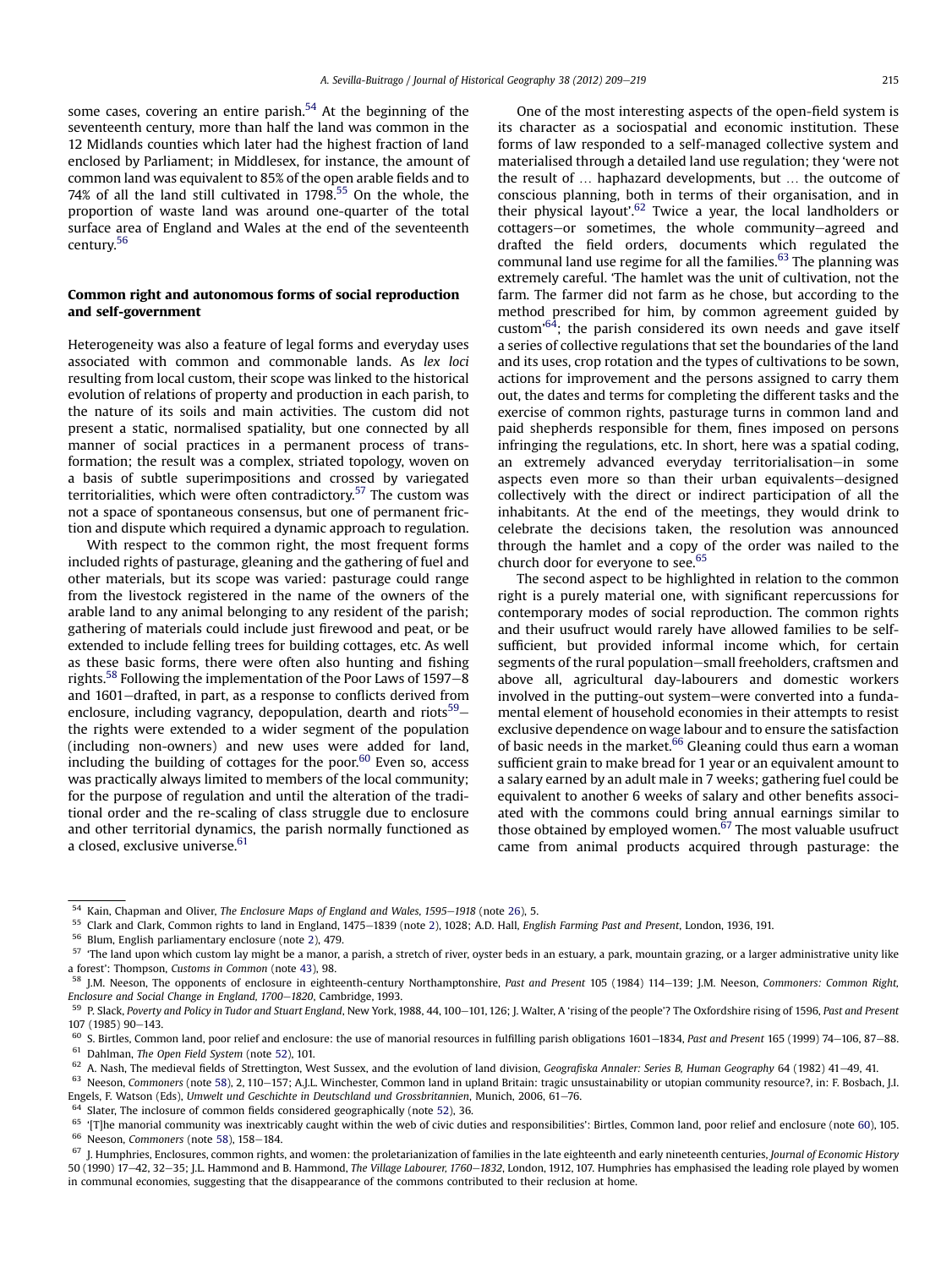<span id="page-7-0"></span>earnings from owning a cow were equivalent to between onefourth and the total annual earnings of an adult male, added to which were those arising from owning pigs, geese, sheep and so forth.68

In sum, the benefits of the commons allowed the less fortunate to resist processes of proletarianisation and exclusive dependence on wage labour pursued by the emerging order, thanks to local, selfgoverned regulatory-spatial planning which made it possible to maintain a partly autonomous mode of social reproduction outside the market. $69$  The experience of such groups was shaped by the frictions between two fundamentally opposing conceptions of labour and the use of time, everyday life and the very forms of social and economic organisation. The gentry, particularly after the Civil Wars, accumulated land and fought to suppress the old openfield system. Determined to subject the fields to improvement, they increasingly adopted a capitalist mentality in operating their farms and demanded 'a new and extensive source of labour of the most productive kind'<sup>70</sup> for setting up their projects; an objective from which merchant-manufacturers and merchant-employers also benefited, by transferring textile manufacturing to the countryside to evade guild regulation.<sup>71</sup> However, what they found was not a disciplined, willing reserve army of labour power, but-in their opinion-a bunch of lazy good-for-nothings to whom communal usufruct had given 'an idea of visionary independence which [rendered] them unfit for the duties of their station'.<sup>72</sup>

Of course this was just another expression of the historic failure to try and 'inforce Idle Persons to work'<sup>73</sup> attempted by the Elizabethan Poor Law.<sup>74</sup> If direct policies had failed, future hegemonic blocs would try to instil a system of triangulation in social relations, mobilising their territorial power in order to achieve their goal. The idea that common land and the benefits they offered were responsible for the persistence of modes of social reproduction other than the wage-market nexus had existed at least from the mid sixteenth century, but it became dominant in the eighteenth century. Commons, it was said, were 'a hindrance to Industry . Nurseries of Idleness and Insolence', 'seminaries of mischief' which 'induced many to rely on the cows and sheep they could keep, to exempt them from labour'.<sup>75</sup> Literature written during that period contains eloquent proof of this conflict:

The benefit which they are supposed to reap from commons ... I know to be merely nominal; ... what is worse ... it is an essential injury to them, by being made a plea for their idleness; for ... if you offer them work, they will tell you, that they must go to look up their sheep, cut furzes, get their cow out of the pound, or, perhaps, say they must take their horse to be shod, that he may carry them to a horse-race or cricketmatch.<sup>76</sup>

Moral effects of an injurious tendency accrue to the cottager, from a reliance on the imaginary benefits of stocking a common. The possession of a cow or two with a hog, and a few geese, naturally exalts the peasant in his own conception, above his brethren in the same rank of society. It inspires some degree of confidence in a property, inadequate to his support. In sauntering after his cattle, he acquires a habit of indolence. Quarter, half, and occasionally whole days are imperceptibly lost. Day labour becomes disgusting; the aversion increases by indulgence; and at length the sale of a half-fed calf, or hog, furnishes the means of adding intemperance to idleness.<sup>77</sup>

#### Enclosure acts: proceedings, patterns and repercussions

In order to establish the new order, as the gentry was well aware, it was necessary to eliminate this foreign element, this resistant code of pre-capitalist social territories, common rights and lands. This would

be the means of producing a number of additional useful hands for agricultural employment, by gradually cutting up and annihilating that nest and conservatory of sloth, idleness and misery, which is uniformly to be witnessed in the vicinity of all commons, waste lands and forests... [I]n viewing [these people's] habitations, the appearance of themselves and families, to say nothing of their morals, in comparison with what is daily to be witnessed in the family and appearance of the steady day-labourer ... is quite sufficient to justify the Surveyor in an earnest wish, that ... he yet may live to see the day when every species of intercommonable and forest rights may  $\ldots$  be extinguished.<sup>78</sup>

During the eighteenth century, farmers increasingly connected the virtues of enclosure with the submission of labourers: 'Inclosure is the greatest Encouragement to good Husbandry, and a Remedy for Beggary, the Poor being employed by the continual Labour that is bestowed thereon'.<sup>79</sup>

When the commons are enclosed 'the labourers will work every day in the year, their children will be put out to labour early', and 'that subordination of the lower ranks of society which in the present times is so much wanted, would be thereby considerably secured'.<sup>80</sup>

This great transformation was to take the form of a general mobilisation. The government had to 'encourage as far as possible by legislative regulations, the laying into severalty, and enclosing where necessary, all common-field, common meadows, and

 $68$  Humphries, Enclosures, common rights, and women (note [67](#page-6-0)), 24, 31. The stint-number of animals which a holder of common right was entitled to put on to common land-associated with owning a house was usually two cows and several sheep; when the house was leased, the right was transferred to the tenant; see Shaw-Taylor, Parliamentary enclosure and the emergence of an English agricultural proletariat (note [51](#page-5-0)), 642-645.

<sup>69</sup> Marx, Capital (note [29\)](#page-3-0), 887-889.

 $70$  Billingsley, General View of the Agriculture in the County of Somerset (note [35](#page-4-0)), 37.

 $71$  Dobb, Studies in the Development of Capitalism (note [30](#page-3-0)).

<sup>72</sup> J. Sinclair, The Code of Agriculture, Hartford, 1818, 45.

<sup>73</sup> M. Hale, A Discourse Touching Provision for the Poor, London, 1683, 20.

 $74$  Slack, Poverty and Policy in Tudor and Stuart England (note [59\)](#page-6-0), 128; S. Hindle, On the Parish? The Micro-politics of Poor Relief in Rural England c.1550-1750, Oxford, 2004, 9, 171.

<sup>&</sup>lt;sup>75</sup> Quoted in Thompson, Customs in Common (note [43](#page-4-0)), 165; Sinclair, The Code of Agriculture (note 72); Arbuthnot, An Inquiry into the Connection between the Present Price of Provisions and the Size of Farms (note [31](#page-3-0)), 83-84.

 $76$  Arbuthnot, An Inquiry into the Connection between the Present Price of Provisions and the Size of Farms (note [31\)](#page-3-0), 81.

 $77$  Billingsley, General View of the Agriculture in the County of Somerset (note [35](#page-4-0)), 36-37.

<sup>78</sup> C. Vancouver, General View of the Agriculture of Hampshire, London, 1810, 496.

<sup>79</sup> Laurence, A New System of Agriculture (note [24\)](#page-2-0), 15.

 $80$  Quoted from the Report on Shropshire of 1794 in Hammond and Hammond, The Village Labourer, 1760–1832 (note [67](#page-6-0)), 38.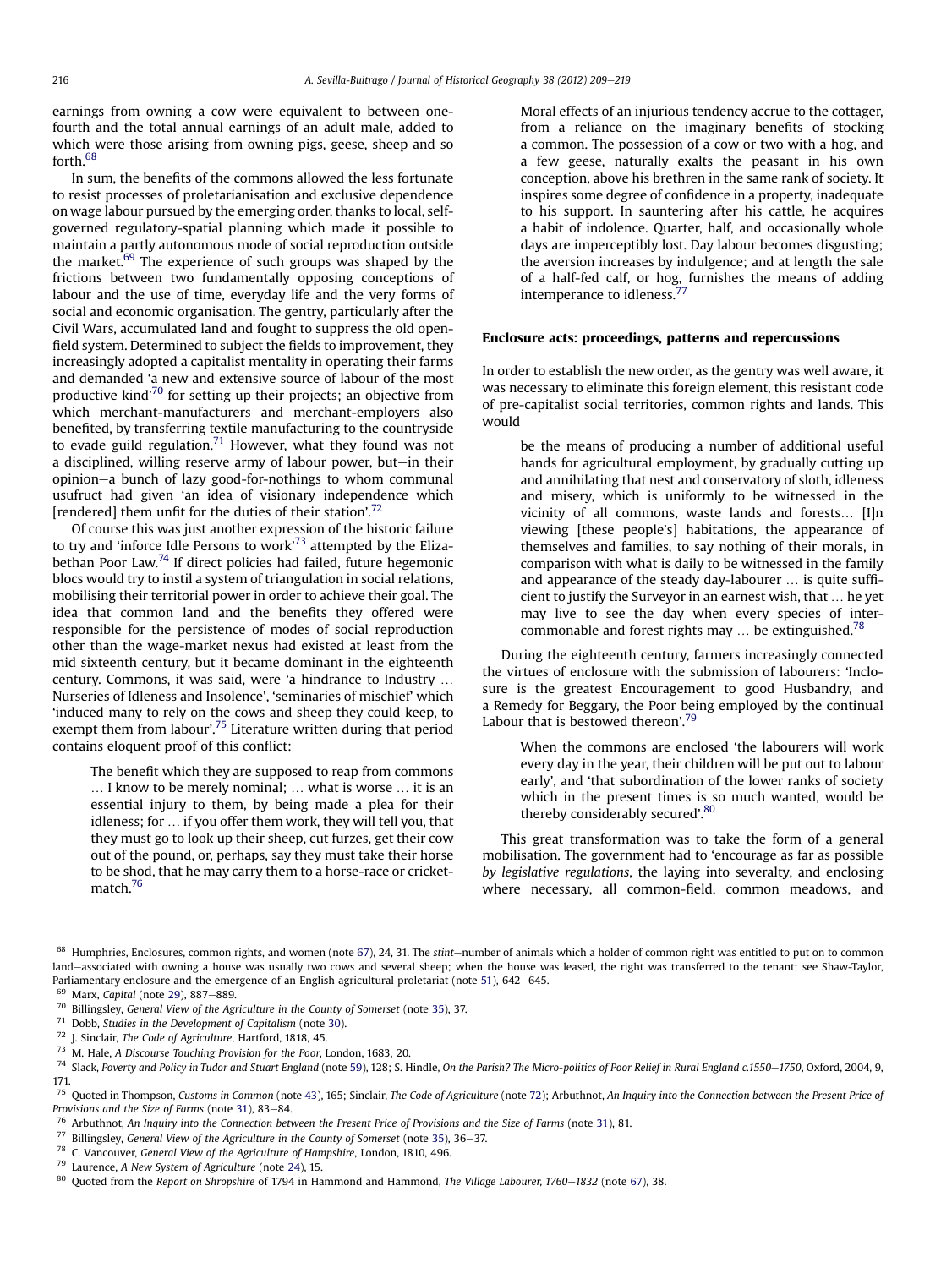<span id="page-8-0"></span>commons ... all the wastes, chases, and forests'; 'the men [would] not be] lost, but ... with the ground, better employed'.<sup>81</sup> It is not unusual to find proposals regarding the new location of those displaced by enclosure or even the creation of new, properly regulated settlements close to the workplace.

Consequently, the possibility of a new territorial governmentality began to take shape, one which hinted at the possibility of an integral management of rural sociospatial formations. And yet it should not be forgotten that the geographical scope of even the most visionary schemes was limited. The incorporation of these strategies into the regular practices of the state was slow, discrete, spatially uneven and protracted: more than one century passed between the first testimonies quoted above and the implementation of General Acts. $82$  As Patrick Joyce indicates in his study of nineteenth-century urban governmentalities, changes were at first proposed and put into practice outside public administration and only later gradually incorporated into the state apparatus.83 Despite the increasingly systematic nature of the rural dispossession, the history of enclosure was by no means straightforward.

As already indicated, the process of regulated enclosure dates from the thirteenth century, but after the Civil Wars there was a new phase in its development. Until then, its scope had been limited, both geographically and regarding the proportion of enclosed land. The usual practice during this period was piecemeal enclosure or collectively arranged enclosures by agreement, which restricted its size: it was frequent for the agreement to be partial and only a portion of the parish was enclosed.<sup>84</sup> Strongly conditioned by the pre-existing property structure $85$  the activities were usually limited to redistributing the arable fields, leaving the common land and the rights associated with it intact, or conserving a surface area sufficient to satisfy the needs of the commoners. Thus, apparently until the seventeenth century, processes of enclosure remained subject to a local moral economy, although it appears clear that in this situation, the good intentions of the landowners were less important than the fear of their neighbours' reprisals and the anti-enclosure laws promoted by the Tudors due to fears of social disorder, popular riots and the depopulation of the countryside.<sup>86</sup>

However, from the seventeenth century, a new mode of enclosure developed, in which Parliament concentrated the process through legislation which affected the entire parish, including the common land.<sup>87</sup> As Marx indicated, until then 'the process was carried on by means of individual acts of violence'; in the new

scenario 'the law itself ... becomes the instrument by which the people's land is stolen'.<sup>88</sup> The systematic potential of this new mechanism was soon evident. At the beginning of the seventeenth century, 47% of the surface area of England was subject to a regime of exclusive property, either because it had never been common or as a result of previous enclosure. Between the first acts at the beginning of the seventeenth century and 1914, when parliamentary enclosure was abandoned, another 48.4% was closed, leaving scarcely 4.6% of open fields. $89$  Most enclosures-37% of the total surface area-were concentrated in the seventeenth and eighteenth centuries, giving rise to a practice of dispossession that operated in and through territory and produced a new reserve army of labour, totally dependent on wages and the market for its social reproduction.

Parliamentary enclosure had a geographically uneven development. $90$  It was especially intense in the central regions-strongly linked to the open-field system and concentrated on commercial grain-and throughout England in areas where there were difficulties in establishing enclosure using other methods. $91$  The nature of previous field systems, forms of settlement, property structure, customs of tenure and inheritance, proportion of common land, social organisation and types of farming had favoured early nonparliamentary enclosure in counties such as Essex, central Suffolk, Hertfordshire, Cornwall, Devon, Somerset, Herefordshire, Shropshire or Worcestershire.<sup>92</sup> In contrast, in the central Midlands and other regions enclosure required the force and systematic approach of the legal form. By the beginning of the seventeenth century, 53% of the land was farmed under the open-field system in the twelve counties which subsequently had the highest proportion of land enclosed by Parliament: Bedfordshire, Berkshire, Buckinghamshire, Cambridgeshire, Huntingdonshire, Leicestershire, Lincolnshire, Northamptonshire, Nottinghamshire, Oxfordshire, Rutland and the East Riding of Yorkshire; in all, just under a quarter of the farmland area of England.<sup>93</sup> In the South Midlands between 77% and 82% of the land was subject to a communal regime in 1575, and 55% in 1750, after which date 96% of enclosure was by parliamentary act.  $94$ All in all, 'Parliamentary enclosure affected about 25% of the land area of England'. 95

However, despite its spatial unevenness, the trends unleashed by the parliamentary form were clear: enclosure acts were the key to 'decoding' the most resistant territories $96$ ; once they appeared in a specific region, legislation prevailed over other methods, due to their greater efficiency. Enclosure by agreement was gradually abandoned, particularly from the eighteenth century on. Enclosure

<sup>83</sup> P. Joyce, The Rule of Freedom. Liberalism and the Modern City, London, 2003, 24.<br><sup>84</sup> Plum, English parliamentary onelocyre (poto 3), 478

<sup>91</sup> Williamson, Shaping Medieval Landscapes (note  $45$ ),  $2-5$ .

 $81$  Vancouver, General View of the Agriculture of Hampshire (note [78\)](#page-7-0), 514, emphasis added; Arbuthnot, An Inquiry into the Connection between the Present Price of Provisions and the Size of Farms (note [31](#page-3-0)), 136.

 $82$  In this respect, it is dangerous to identify a totalistic and mature vocation of 'seeing like a State' in seventeenth century governments, as C. Griffin does in his otherwise interesting, More-than-human histories and the failure of grand state schemes: sylviculture in the New Forest, England, Cultural Geographies 17 (2010) 451-472.

<sup>&</sup>lt;sup>84</sup> Blum, English parliamentary enclosure (note [2\)](#page-0-0), 478.<br><sup>85</sup> Uemans, The evploration of English regional different

<sup>&</sup>lt;sup>85</sup> Homans, The explanation of English regional differences (note [45\)](#page-5-0), 27–28.<br><sup>86</sup> During the sixteenth contunus with the vector product full swing and with an a

During the sixteenth century, with the yeomanry in full swing and with an ascending gentry, the percentage of enclosed land was limited to 2% of the total surface area of England. See Wordie, The chronology of English enclosure, 1[50](#page-5-0)0-1914 (note 50), 494.

<sup>87</sup> M. Turner, English Parliamentary Enclosure: Its Historical Geography and Economic History, Folkestone, 1980.<br>88 Mary Capital (poto 20), 895

Marx, Capital (note [29\)](#page-3-0), 885.

Wordie, The chronology of English enclosure, 1500-1914 (note [50\)](#page-5-0), 485-486, 502.

<sup>90</sup> Slater, The inclosure of common fields considered geographically (note [52](#page-5-0)); Williamson, Shaping Medieval Landscapes (note [45](#page-5-0)), 22. Examples of regional variations can be found, amongst others, in J. Chapman and S. Seeliger, Enclosure, Environment and Landscape in Southern England, Stroud, 2001, 12-13; A.J.L. Winchester, Regional identity in the Lake Counties: land tenure and the Cumbrian landscape, Northern History XLII (2005) 29-48.

<sup>92</sup> Slater, The inclosure of common fields considered geographically (note [52](#page-5-0)); Thirsk, The common fields (note [46\)](#page-5-0); Homans, The explanation of English regional differences (note [45](#page-5-0)).

 $93$  Clark and Clark, Common rights to land in England,  $1475-1839$  (note [2](#page-0-0)),  $1029-1030$ .

 $94$  R. Allen, Enclosure and the Yeoman. The Agricultural Development of the South Midlands 1450-1850, Oxford, 1992.

<sup>95</sup> J. Chapman, Field systems and enclosure, in: R. Kitchin, N. Thrift (Eds), International Encyclopedia of Human Geography, Vol. IV, Amsterdam and Oxford, 112-118, 117.

<sup>96</sup> Chapman and Seeliger, Enclosure, Environment and Landscape in Southern England (note 90), 19.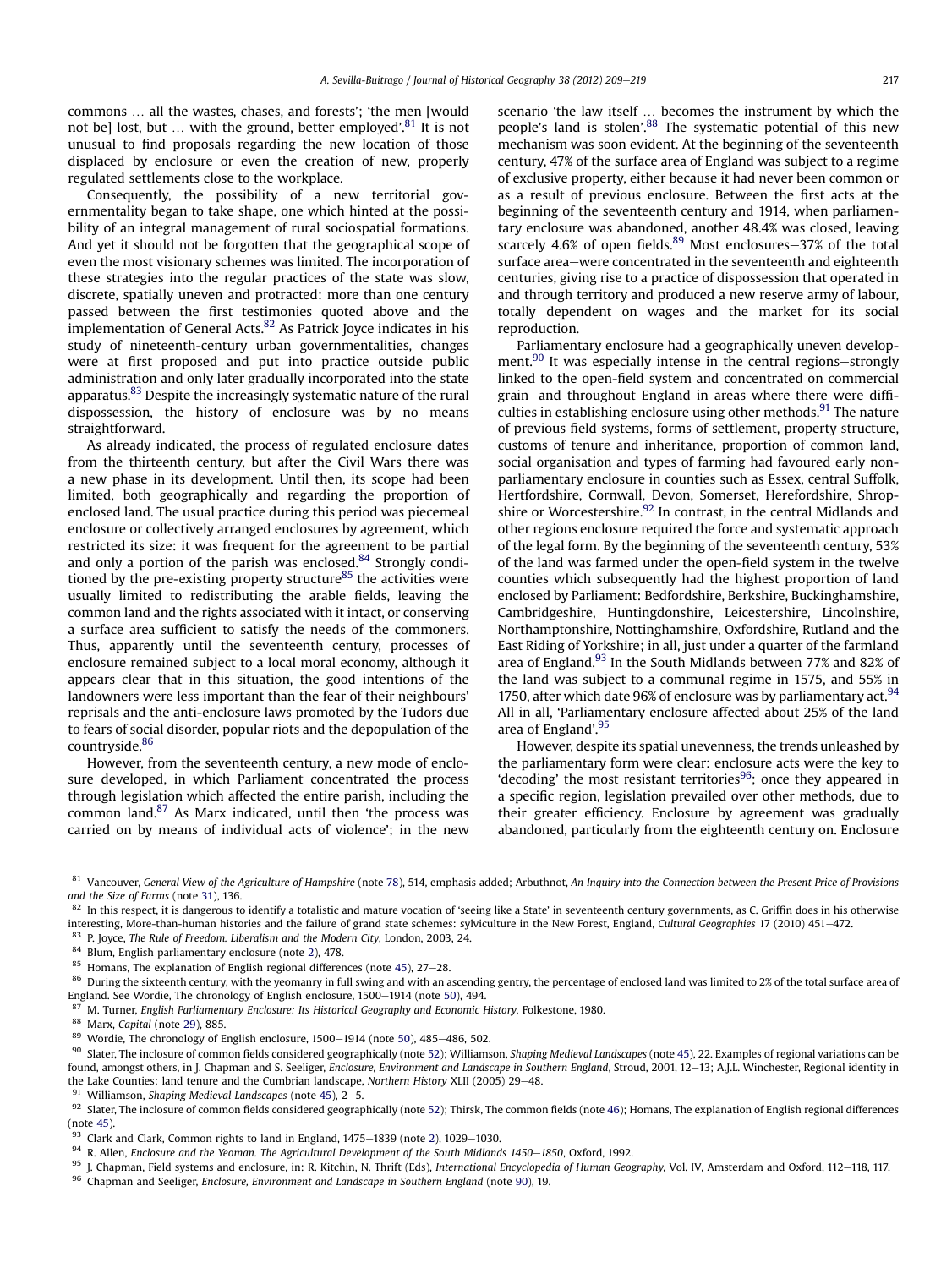Acts were much more flexible and reliable, and also ensured the distribution of common land among local owners. The subsequent legal and managerial homogenisation of the different regional socioagrarian systems and subsystems into a single model of exclusive dominium would pave the way for the full consolidation and penetration of markets and their new agents. In short, parliamentary enclosure normalised territorial regulations, blurring or doing away with local customs and practices, with regional differences in the methods of social organisation and management of agriculture and the modes of reproduction linked to it, through a systematic, replicable, regulated mechanism of reterritorialisation<sup>97</sup> $-$ a trend which would be even more consolidated with the approval of the General Inclosure Acts during the nineteenth century.

The protocol for drafting and processing acts was sophisticated and radically opposed to communal self-governing planning practices and the social institutions associated with them. It comprised three phases. In the first, the owners of at least three-quarterslater 80%-of the private land of the parish were required to agree to the enclosure and to ask Parliament to pass a bill regulating the process. From 1774 this request had to be posted publicly on the church door for three consecutive Sundays. The second phase started with the drafting of a Bill of Enclosure and its reading in the House of Commons, following which a Parliamentary Commission was formed to study the initiative and hear the allegations, a participative process that replaced the traditional assembly debate in the parish. After the Commission's report, the Bill was again read and passed to the House of Lords, where it received royal approval and became an Enclosure Act.<sup>98</sup>

In practice, this process was often fraught with irregularities. The majority owner often prepared the plan without the knowledge of his neighbours and presented it without alternatives before submitting it to the Parliament for it to be signed. The calculation of ownership was often manipulated and until 1801, the interested parties could be members of the commission evaluating the initiative.<sup>99</sup> In 1880, one century after establishing the requirement for the process to be made public, a motion was submitted to the Parliament for the purpose of establishing measures to make it effective in the counties-the majority-in which it had not yet taken effect. The greatest blow to popular participation was the transfer of the headquarters of the debate from the local assembly to the Parliament and its codification based on processes far removed from the customs of the villagers. As the Hammonds ironically indicated, any farm labourer could oppose an enclosure initiative: all they had to do was learn how to read, hire a lawyer, go to London for a few weeks and face the pressure of the most powerful villagers.100

During the third phase, the enclosure management process was implemented by the preparation of an Award which mapped the new apportionment of land, distributed the benefits and charges and established the terms for executing the work and the obligations of the owners. The surveyors arrived at the parish with their equipment and set up there. 'The life and business of the village are now in suspense, and the commissioners are often authorised to prescribe the course of husbandry during the transition'.<sup>101</sup> The preparation of the map developed a new logic of calculation, far removed from local custom, which took its time. After identifying the interested parties, the new parcelling was defined, as well as the path of the new roads, the correction of water courses and the drainage and channelling systems and the instructions for enclosing the properties. The execution of the project was often a source of conflict. Soon, the reluctance of small landowners to build the enclosures due to the cost of the operation and the reprisals of their dispossessed neighbours made it necessary to establish deadlines and fines for those who failed to comply. The process was often centralised, creating squads of day-labourers entrusted with carrying out the work under the supervision of the surveyors, which was then charged to the owners.

In short, for small landowners, enclosure was in one way or another compulsory and they usually had to make fatal disbursements; many sold their lands during the process or did so shortly afterwards, due to not being able to repay the loans they had taken out to undertake the transformations.102 Between the middle of the seventeenth and the end of the eighteenth century, their numbers had fallen by more than 60% in some counties and the amount of land they owned was reduced by more than  $80\%$ ;<sup>103</sup> as one observer had warned in 1780, 'strip the small farms of the benefit of the commons, and they are all at one stroke levelled to the ground'.<sup>104</sup> For the tenants the consequences were also devastating: it was usual for rents to be doubled and tripled after enclosure within scarcely one decade.<sup>105</sup> In a very harsh and violent process of working-class formation, the dispossessed yeomen joined the lines of day-labourers, along with those whose only way to access land was exclusively through the communal regime; the repercussions of enclosure on these were even more severe,<sup>106</sup> and their condition changed from being a semi-proletarian group, partially independent from wage labour and the market, to the status of full proletarians.

#### Conclusions

The contemporary debate on the social model generated by mass enclosure leaves no room for doubt. Regardless of their stance, all the contributors understood the violence exerted on ancient forms of life-especially the humbler ones-and communal organisation, and the effects on the partial independence of rural masses with respect to wage labour and the market.<sup>107</sup> The impact on the social structure of the nation would be extremely profound and irreversible. For some this change was in the 'general interest', others believed it was the prelude to disaster: '[m]odern policy is, indeed, more favourable to the higher classes of people; and the

 $97$  Griffin, More-than-human histories and the failure of grand state schemes (note [82](#page-8-0)), 451.

<sup>98</sup> The Inclosure Consolidation Act of 1801 and General Inclosure Acts of 1836 and 1845 simplified the process, by setting general conditions for all enclosures, and making it unnecessary to draft individual laws.

 $99$  Blum, English parliamentary enclosure (note [2\)](#page-0-0), 484-485, 492.

 $100$  Hammond and Hammond, The Village Labourer, 1760-1832 (note [67](#page-6-0)), 63-64.

 $101$  Hammond and Hammond, The Village Labourer, 1760-1832 (note [67](#page-6-0)), 58.

<sup>102</sup> M. Turner, The cost of parliamentary enclosure in Buckinghamshire, Agricultural History Review 21 (1973) 35-46; M. Turner, Cost, finance and parliamentary enclosure, Economic History Review  $34$  (1981) 236-248, 239.

<sup>&</sup>lt;sup>103</sup> A.H. Johnson, The Disappearance of the Small Landowner, Oxford, 1909, 132-135. See also Dobb, Studies in the Development of Capitalism (note [30](#page-3-0)), 228.

<sup>&</sup>lt;sup>104</sup> Quoted in Neeson, Commoners (note [58\)](#page-6-0), 15.

<sup>&</sup>lt;sup>105</sup> Neeson, The opponents of enclosure in eighteenth-century Northamptonshire (note [58\)](#page-6-0), 139.

<sup>106</sup> Hardly 1% of parliamentary acts foresaw economic compensation for the loss of the rights of labourers and cottagers left without land. Blum, English parliamentary enclosure (note [2](#page-0-0)), 485.

<sup>107</sup> Neeson, Commoners (note [58](#page-6-0)); Hindle, On the Parish? (note [74\)](#page-7-0), 29.